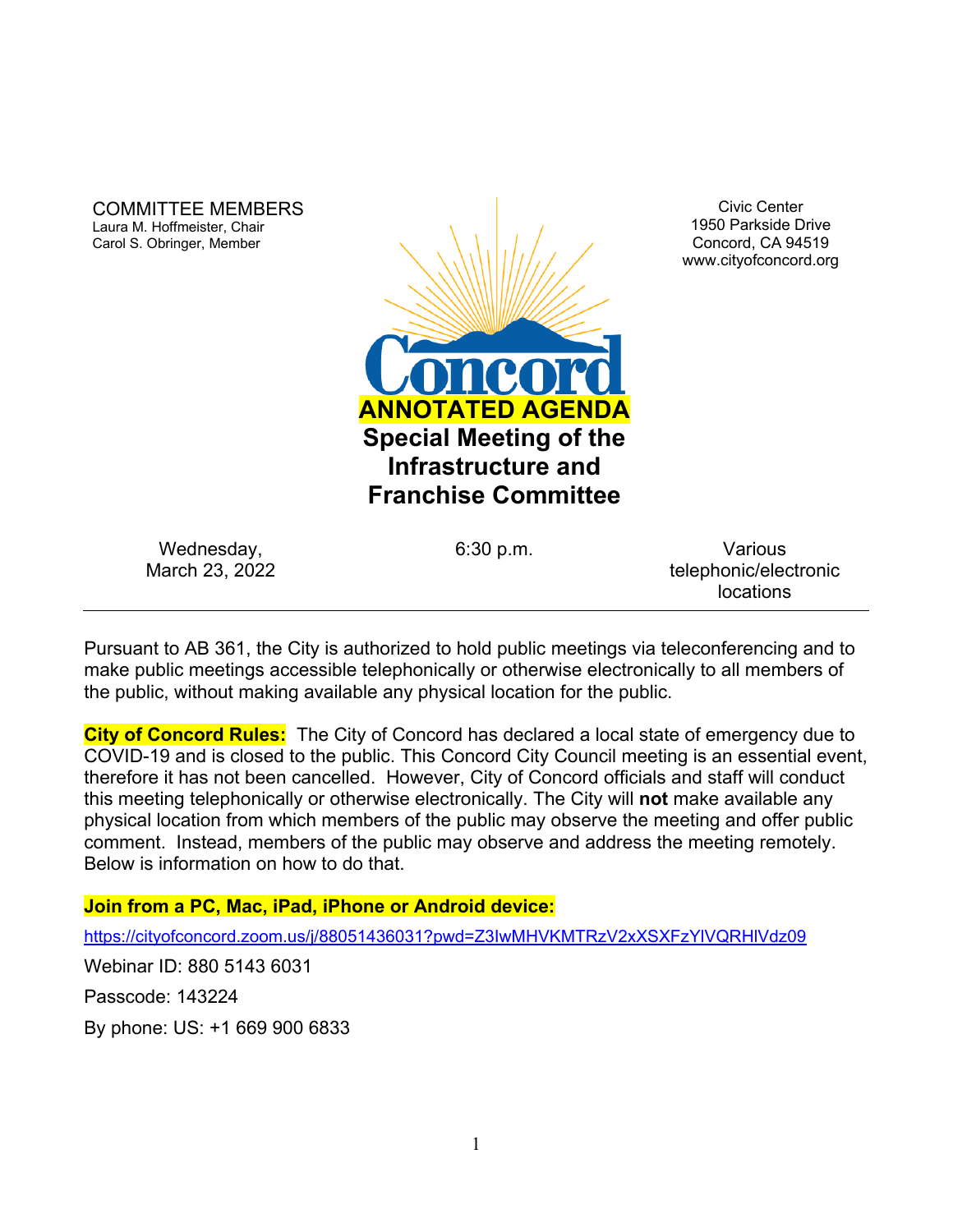### **Under California law, public comments at special meetings are limited to subjects on the agenda only. Therefore, public comment will only be taken prior to consideration of Agenda Item No. 2.a.**

### **How to Submit Public Comments:**

Written: All comments received **before 3:00 pm the day of the meeting** will be posted on the City's website as "Correspondence" under the relevant agenda item and provided to the Committee members prior to the meeting. Please email your comments to [cityclerk@cityofconcord.org.](mailto:cityclerk@cityofconcord.org)

# To Participate in Public Comment During the Meeting:

Live Remote Public Comments: Members of the public may submit a live remote public comment via Zoom video conferencing. Download the Zoom mobile app from the Apple Appstore or Google Play. If you are using a desktop computer, you can test your connection to Zoom by clicking [here.](https://www.zoom.us/join) Zoom also allows you to join the meeting by phone.

- Join the meeting at any point, but be sure you are in the meeting prior to the City Council consideration of the item on which you would like to provide comments.
- From a PC, Mac, iPad, iPhone or Android:

<https://cityofconcord.zoom.us/j/88051436031?pwd=Z3IwMHVKMTRzV2xXSXFzYlVQRHlVdz09>

- o Webinar ID: 880 5143 6031
- o Passcode: 143224
- $\circ$  By phone: US: +1 669 900 6833
- Speakers will be asked to provide their name and city of residence, although providing this is not required for participation.
- Each speaker will be afforded up to 3 minutes to speak.
- Speakers will be muted until their opportunity to provide public comment.
- When the Chair opens a public comment period on the item on which you would like to comment, please use the "raise hand" feature (or press \*9 if connecting via telephone) which will alert staff that you have a comment to provide.